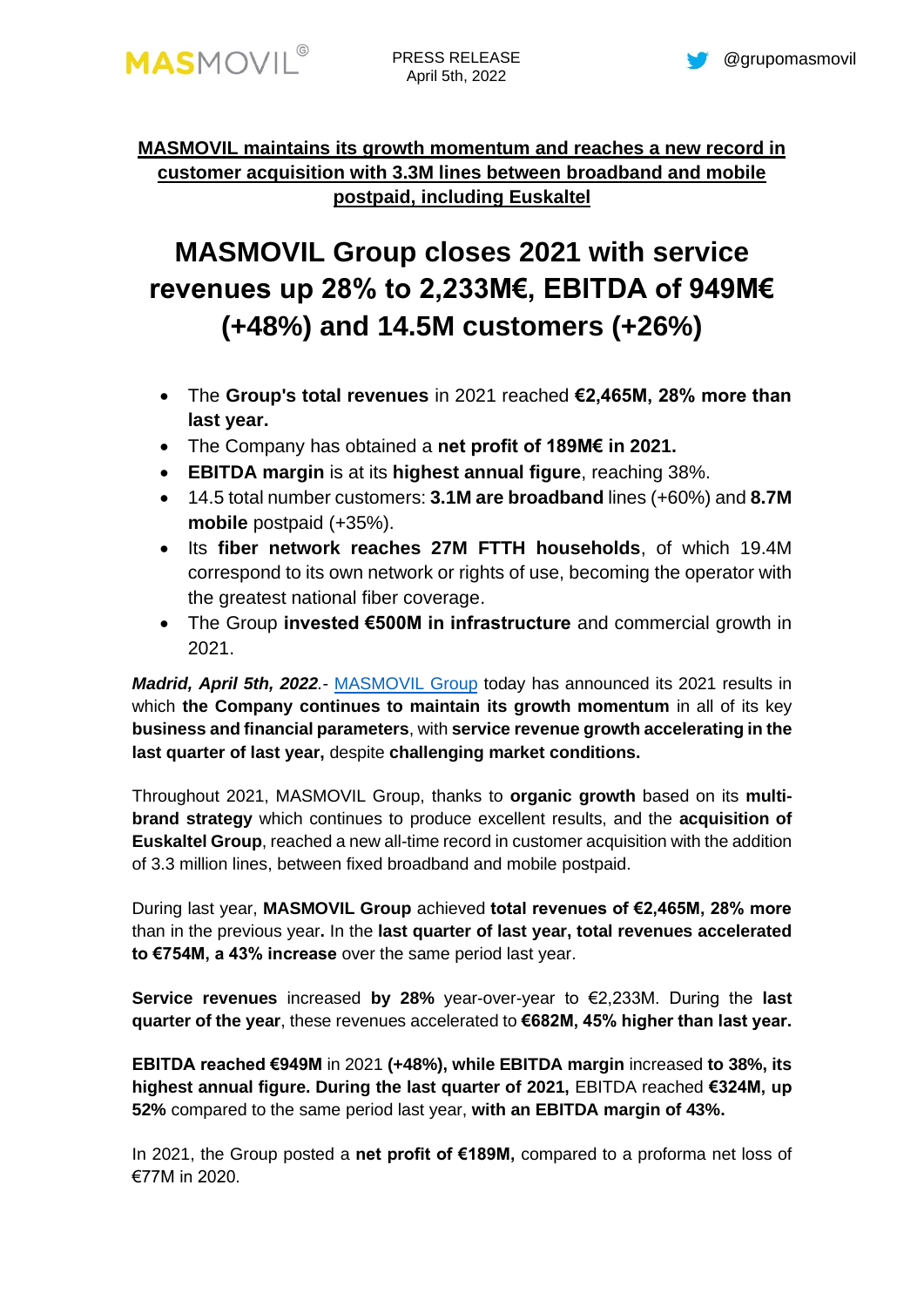

*"We are very pleased with the results obtained in 2021, both commercially and*  financially. In addition, the integration of Euskaltel is developing at a high speed in the *incorporation of its customers to our networks and in the accelerated availability of fiber optics for our customers, especially in the Basque Country and Galicia", said Meinrad Spenger, CEO de MASMOVIL.*



## **Excellent commercial results: 14.5M total customers in 2021**

In terms of commercial results, **MASMOVIL Group continues with its solid commercial growth**. **At the end of last year, MASMOVIL -including Euskaltelreached 14.5M lines, +26% more than at the end of 2020**, of which **11.4M are mobile lines (8.7M belong to the postpaid segment, 35% more than last year) and 3.1M fixed broadband lines, 60% more than last year.**

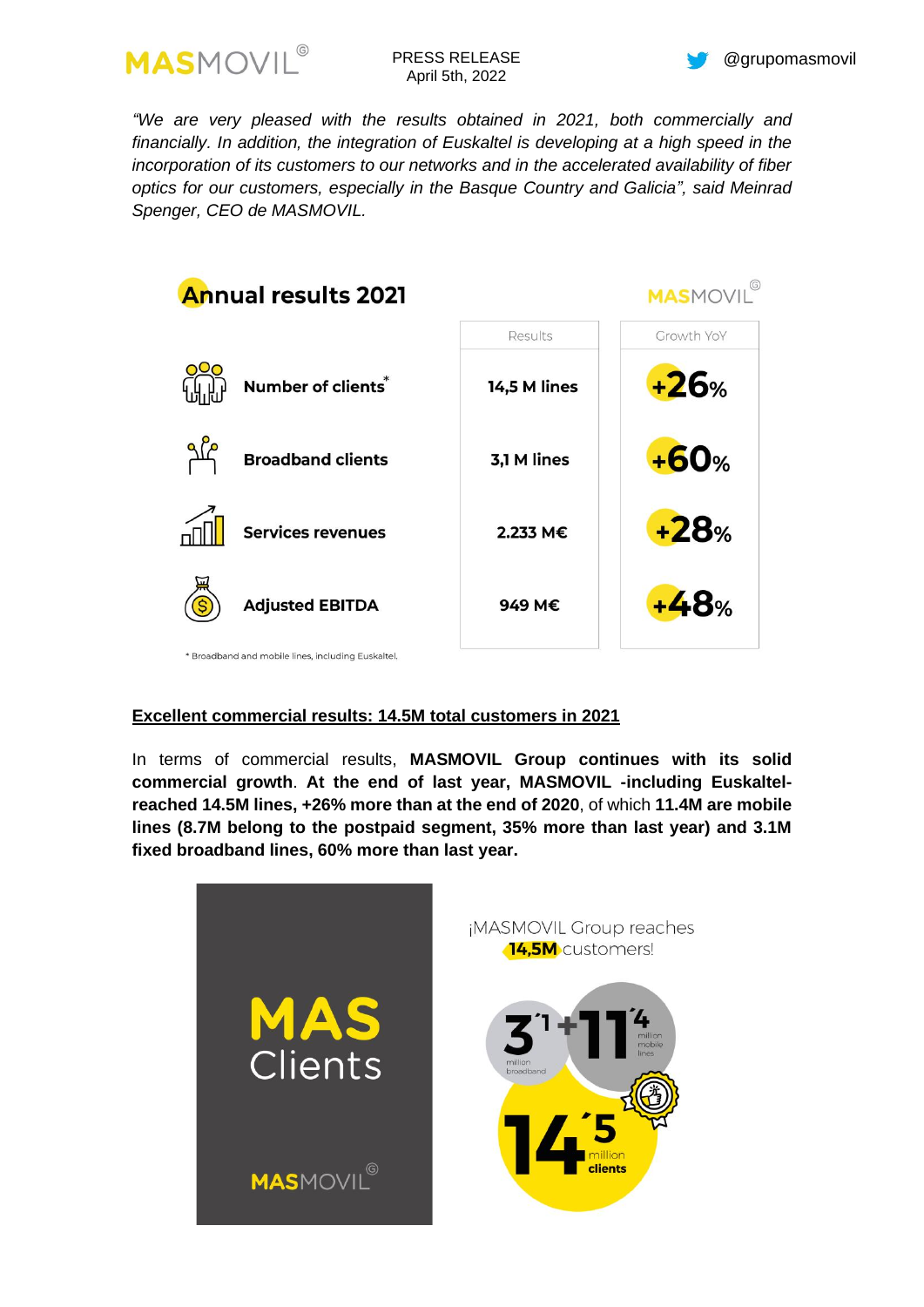

## **500M€ of investment in 2021 and fiber optic network coverage covering almost all Spanish households**

In 2021, MASMOVIL Group **invested 500M€ in infrastructure** and commercial growth.

**This has allowed MASMOVIL's fiber optic coverage reaches 27 million FTTH households at the end of last year -19.4M with its own network or rights of useand to cover almost all Spanish households, becoming the operator with the greatest fiber coverage at the national level.**

**According to the report** of the prestigious French consulting firm **nPerf,** "*Barometer of fixed Internet connections in Spain*", MASMOVIL Group offered the best fixed services during the first half of 2021.

In addition, its own mobile network and agreements with other operators **allow the Group to have 4G coverage of 98.5% of the Spanish population and to offer 5G services in more than 700 Spanish cities in 40 provinces.**

The Company has 80MHz in the 3.5GHz band to offer 5G services and is the operator with the largest amount of spectrum per customer in Spain.



#### *About MASMOVIL Group*

*MASMOVIL Group is the operator leading the growth in Spain in recent years, offering fixed, mobile, broadband Internet, Agile TV and other new services such as energy, health, alarms and financial services for residential customers, businesses and operators, through its main brands: Yoigo, Pepephone, MASMOVIL, Lebara, Lycamobile, Llamaya and Virgin telco, and the regional brands Euskaltel, R, Telecable and Guuk-*

*In Portugal, MASMOVIL has the Nowo brand, which offers fixed and mobile telecommunications services to residential customers.*

*The MASMOVIL Group isn't a traditional fully-fledged infrastructure operator; however, it offers to its customers access to the largest FTTH coverage, with more than 27 million FTTH households, and 3G, 4G and 5G mobile networks to 98.5% of the Spanish population, thanks to its hybrid strategy combining own and third-party infrastructure.*